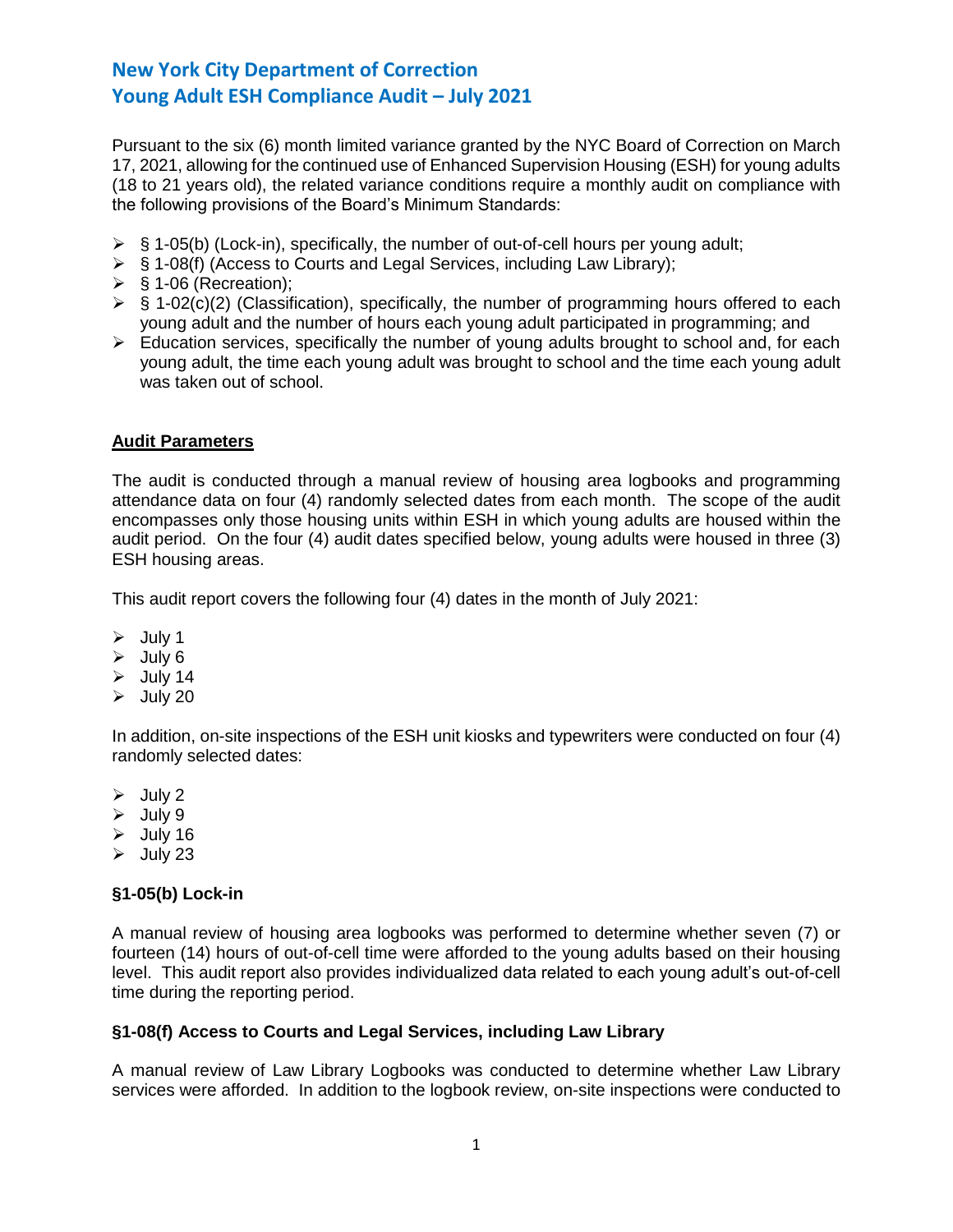determine if the kiosks and typewriters located within the various young adult ESH housing areas were operational.

## **§1-06 – Recreation**

A manual review of housing area logbooks was conducted to determine whether one (1) hour of outdoor recreation was afforded.

## **§1-02(c)(2) (Classification), Provision of Programming**

A manual review of programming attendance data was conducted to determine the number of programming hours offered to each young adult and the number of hours each young adult **chose to** participate in programming.

## **Education**

A review was conducted to determine the number of young adults enrolled in educational services, whether they were provided with educational learning packets, and whether they **chose to** complete and returned the educational learning packets.

# **Audit Findings**

## **§1-05(b) Lock-in**

All young adults in ESH are afforded lock-out based on their housing level: seven (7) hours for Level I and Level II and fourteen (14) hours for Level III. On all four (4) dates audited, institutional lock-out and lock-in were not consistently recorded in the Lock-In/Out Logbook for each of the levels.

All young adults in ESH are housed in single occupancy cells within their respective housing area. Each ESH housing area consists of multiple single occupancy cells located on two (2) tiers – the lower tier and the upper tier. Young adults in Level I and Level II are afforded seven (7) hours of lock-out time each day. For each young adult in these two levels, the specific time that he locks out depends on his tier's lock-out schedule. For example, one (1) day the lower tier locks out in the am and the upper tier locks out in the pm. The following day the upper tier locks out in the am and the lower tier locks out in the pm. Regardless of the lock-out schedule for ESH young adults in Levels I and II, they are all afforded seven (7) hours of lock-out time on any given day. Young adults in Level III, who are afforded fourteen (14) hours of lock-out time, are not subject to a tier lock-out schedule. Young adults in Level III are all afforded lock-out during both the am and pm hours, regardless of the tier in which they are housed. On any given day, a young adult may be out to court or transferred in or out of the ESH Unit. These young adults may not be included in the out-of-cell time reporting.

### Level I

Young adults in Level I are afforded seven (7) hours of out-of-cell time each day. Listed below is individualized data related to each young adult's total out-of-cell time in Level I, based on a manual review of the Lock-In/Out Logbook, for the dates audited. The out-of-cell time is the hours each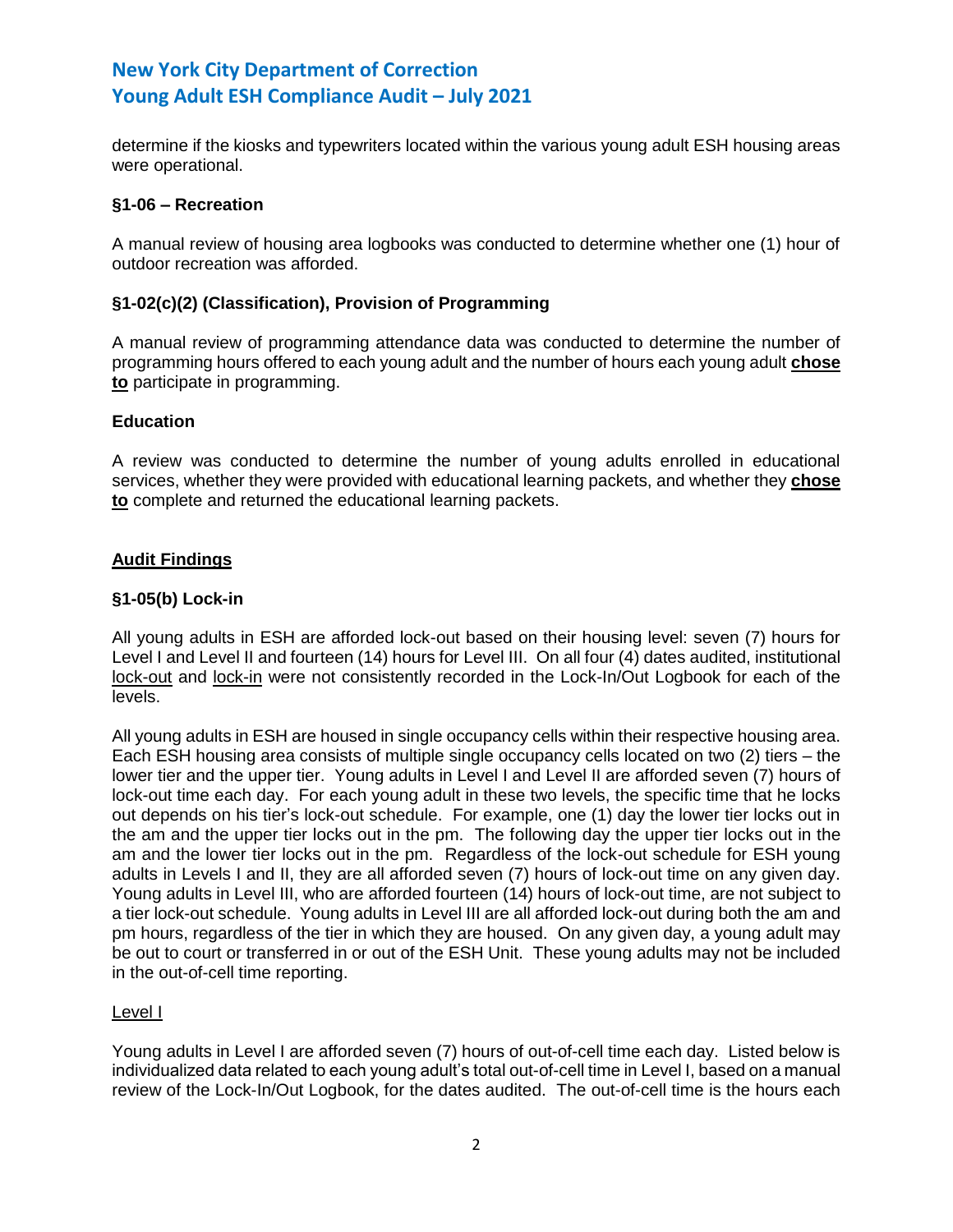day that a young adult **chooses to** be out of his cell during institutional lock-out periods. The data reflects the young adults present in the unit for the institutional lock-outs on each audit date.

## **July 1, 2021**

There were no young adults in Level I on this audit date.

## **July 6, 2021**

There were no young adults in Level I on this audit date.

# **July 14, 2021**

There were no young adults in Level I on this audit date.

## **July 20, 2021**

There were no young adults in Level I on this audit date.

### Level II

Young adults in Level II are afforded seven (7) hours of out-of-cell time each day. Listed below is individualized data related to each young adult's total out-of-cell time in Level II, based on a manual review of the Lock-In/Out Logbook, for the audit dates. The out-of-cell time is the hours each day that a young adult **chooses to** be out of his cell during institutional lock-out periods. The data reflects the young adults present in the unit for the institutional lock-outs on each audit date.

# **July 1, 2021**

There were eighteen (18) young adults in Level II; the out-of-cell times for those present on this audit date were:

- 1. 5 hours 15 minutes (Upper Tier)
- 2. 9 hours 5 minutes (Lower Tier)
- 3. 9 hours 5 minutes (Lower Tier)
- 4. 9 hours 5 minutes (Lower Tier)
- 5. 9 hours 5 minutes (Lower Tier)
- 6. 5 hours 15 minutes (Upper Tier)
- 7. 5 hours 15 minutes (Upper Tier)
- 8. 3 hours 15 minutes; young adult **chose not** to participate in the majority of afforded outof-cell time (Upper Tier)
- 9. 9 hours 5 minutes (Lower Tier)
- 10. 5 hours 15 minutes (Upper Tier)
- 11. 9 hours 5 minutes (Lower Tier)
- 12. 5 hours 15 minutes (Upper Tier)
- 13. 9 hours 5 minutes (Lower Tier)
- 14. 2 hours 15 minutes; young adult **chose not** to participate in the majority of afforded outof-cell time (Upper Tier)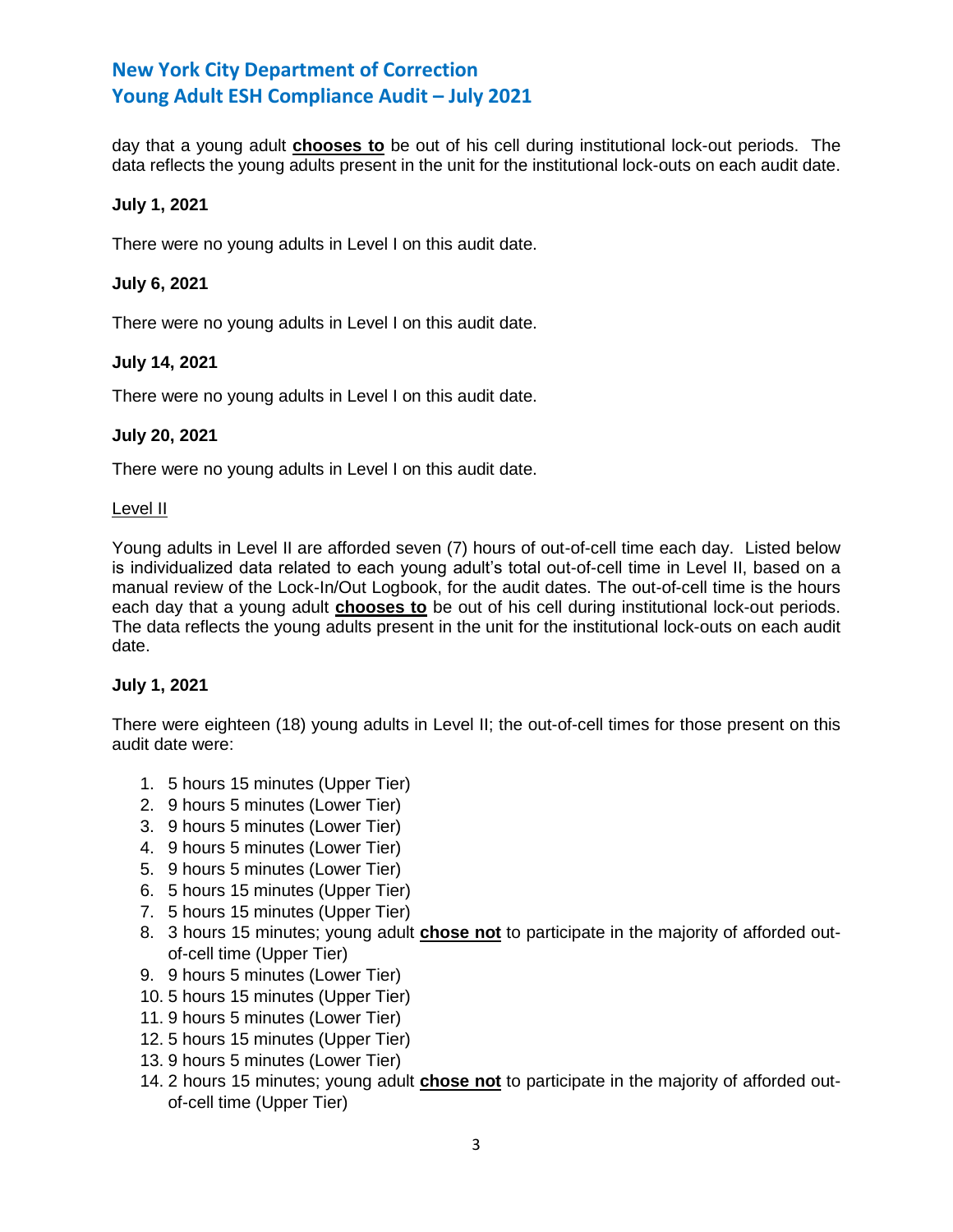On this audit date, one (1) Upper Tier young adult was out to court and did not participate in lockin/out options. One (1) Upper Tier young adult **chose not** to participate in all out-of-cell time. In addition, the total afforded lock-in/out times and tier locations for two (2) young adults could not be determined because the facility was unable to locate the Logbook.

# **July 6, 2021**

There were nineteen (19) young adults in Level II. Please note the following:

On this audit date, the afforded lock-in/out times could not be determined for nine (9) Upper Tier young adults because the information was not recorded in the Logbook. The total afforded lockin/out times could not be determined for eight (8) Lower Tier young adults because the information was not recorded in the Logbook. Lastly, the total afforded lock-in/out times and tier locations for two (2) young adults could not be determined because the facility was unable to locate the Logbook.

# **July 14, 2021**

There were twenty-two (22) young adults in Level II; their out-of-cell times on this audit date were:

- 1. 4 hours 15 minutes (Lower Tier)
- 2. 5 hours 15 minutes (Lower Tier)
- 3. 5 hours 15 minutes (Lower Tier)
- 4. 3 hours 15 minutes; young adult **chose not** to participate in the majority of afforded outof-cell time (Lower Tier)
- 5. 6 hours 15 minutes (Lower Tier)
- 6. 3 hours 15 minutes; young adult **chose not** to participate in the majority of afforded outof-cell time (Lower Tier)
- 7. 4 hours 15 minutes (Lower Tier)
- 8. 6 hours 15 minutes (Lower Tier)
- 9. 6 hours 15 minutes (Lower Tier)
- 10. 6 hours 15 minutes (Lower Tier)
- 11. 5 hours 15 minutes (Lower Tier)

On this audit date, the afforded lock-in/out times could not be determined for one (1) Lower Tier young adult and ten (10) Upper Tier young adults because the information was not recorded in the Logbook.

# **July 20, 2021**

There were twenty (20) young adults in Level II; the out-of-cell times for those present on this audit date were:

- 1. 5 hours 40 minutes (Lower Tier)
- 2. 5 hours 40 minutes (Lower Tier)
- 3. 3 hours; young adult **chose not** to participate in the majority of afforded out-of-cell time (Upper Tier)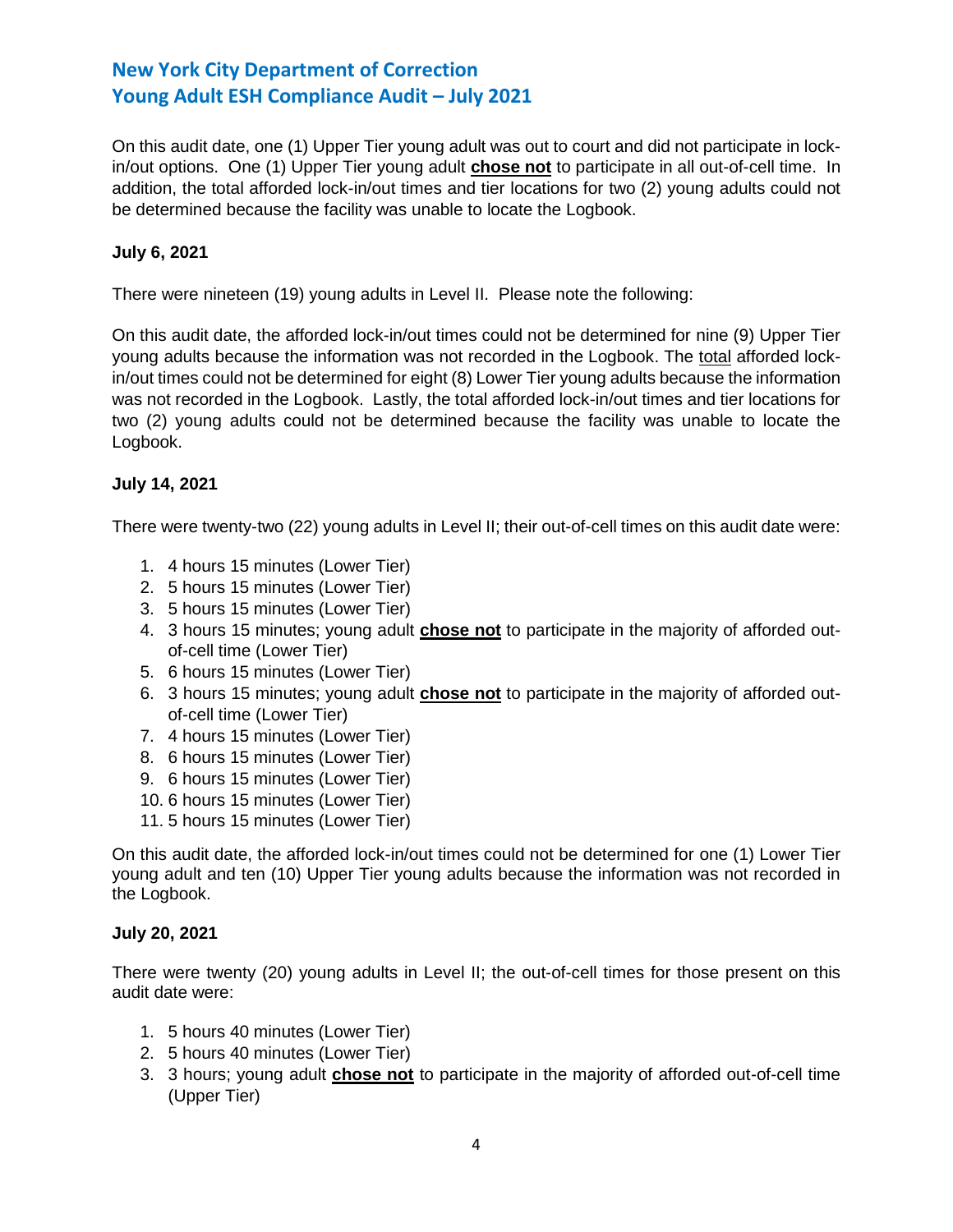- 4. 4 hours 40 minutes (Lower Tier)
- 5. 2 hours 55 minutes; young adult **chose not** to participate in the majority of afforded outof-cell time (Lower Tier)
- 6. 5 hours 20 minutes (Upper Tier)
- 7. 3 hours 20 minutes; young adult **chose not** to participate in the majority of afforded outof-cell time (Upper Tier)
- 8. 7 hours 35 minutes (Upper Tier)
- 9. 4 hours 40 minutes (Lower Tier)
- 10. 5 hours 15 minutes (Upper Tier)
- 11. 7 hours 35 minutes (Upper Tier)
- 12. 7 hours 35 minutes (Upper Tier)
- 13. 2 hours 40 minutes; young adult **chose not** to participate in the majority of afforded outof-cell time (Lower Tier)
- 14. 4 hours 40 minutes (Lower Tier)
- 15. 5 hours 40 minutes (Lower Tier)
- 16. 5 hours 15 minutes (Upper Tier)

On this audit date, two (2) Lower Tier young adults were out to court and did not participate in lock-in/out options. In addition, the total afforded lock-in/out times and tier locations for two (2) young adults could not be determined because the facility was unable to locate the Logbook.

### Level III

Young adults in Level III are afforded fourteen (14) hours of out-of-cell time each day. Listed below is individualized data related to each young adult's total out-of-cell time in Level III, based on a manual review of the Lock-In/Out Logbook, for the audit dates. The out-of-cell time is the hours each day that a young adult **chooses to** be out of his cell during institutional lock-out periods. The data reflects the young adults present in the unit for the institutional lock-outs on each audit date.

### **July 1, 2021**

There were no young adults in Level III on this audit date.

# **July 6, 2021**

There were no young adults in Level III on this audit date.

# **July 14, 2021**

There were no young adults in Level III on this audit date.

# **July 20, 2021**

There were no young adults in Level III on this audit date.

# **§1-08(f) Access to Courts and Legal Services, including Law Library**

### Law Library Coordinator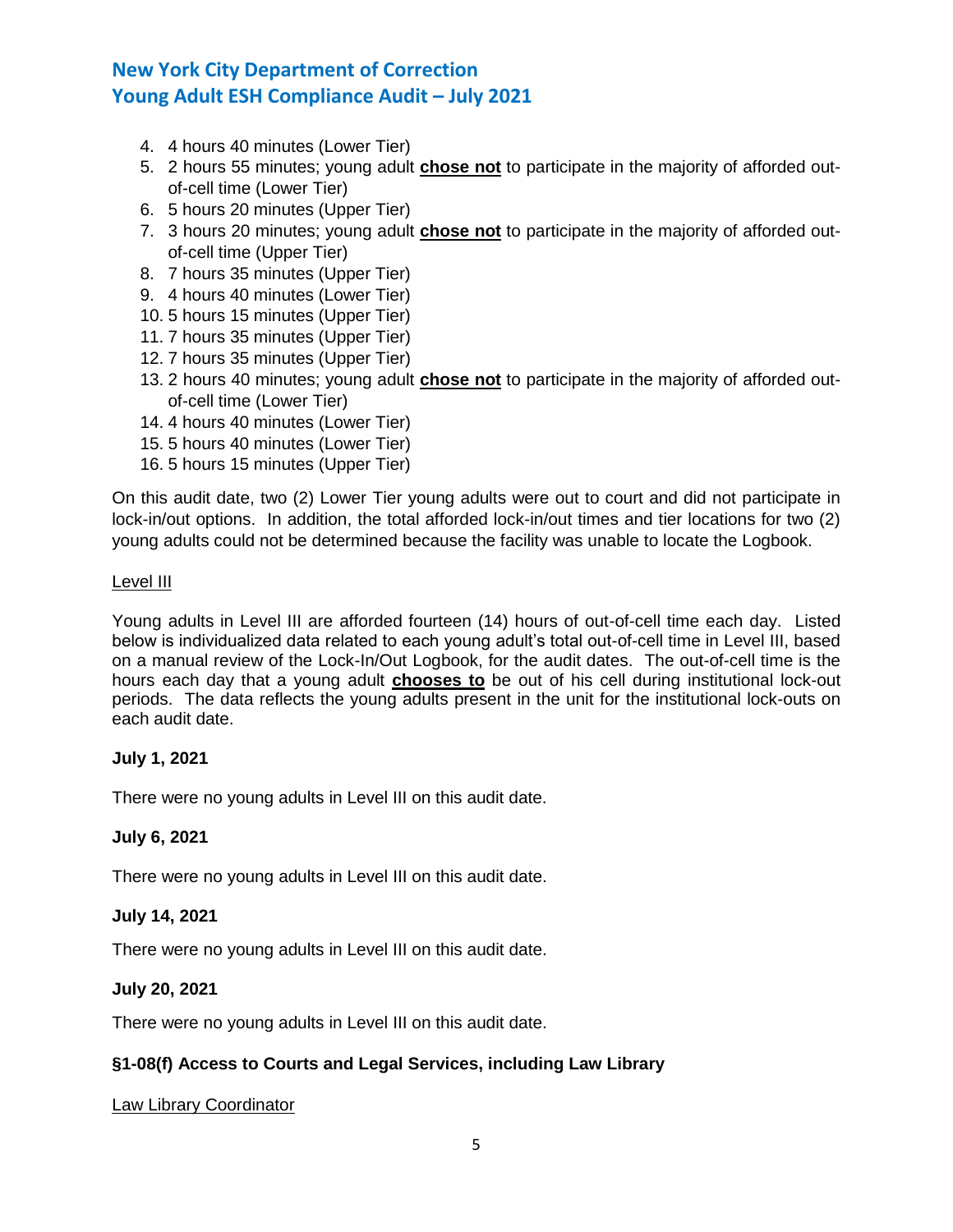In ESH, there are four (4) Law Library Coordinators assigned to areas in which young adults were housed.<sup>1</sup> A manual review of the Law Library Logbooks indicated that the Law Library Coordinators were present in these areas to provide assistance on all four (4) days audited – July 1, 6, 14, and 20, 2021. 2

The audit was able to verify by reviewing available records that the duration of each Law Library Coordinator's time, in ESH areas during the dates audited, was in compliance with the provisions of the Minimum Standards i.e., a minimum of two (2) hours. On some of the audit dates, some young adults did not request Law Library services.

Listed below is a total count of young adults housed in ESH, for each date audited, and the total number of young adults that were assisted by the Law Library Coordinators.

## **July 1, 2021**

There were eighteen (18) young adults in ESH on this audit date. Of the eighteen (18) young adults, no young adults **chose to** request Law Library services.

### **July 6, 2021**

There were nineteen (19) young adults in ESH on this audit date. Of the nineteen (19) young adults, two (2) young adults **chose to** request and were provided Law Library services.

### **July 14, 2021**

There were twenty-two (22) young adults in ESH on this audit date. Of the twenty-two (22) young adults, no young adults **chose to** request Law Library services.

### **July 20, 2021**

There were twenty (20) young adults in ESH on this audit date. Of the twenty (20) young adults, no young adults **chose to** request Law Library services.

### Kiosks and Typewriters

During this audit period, young adults were housed in three (3) housing areas in ESH, labeled A-C. Young adults in ESH are provided with access to a minimum of one (1) kiosk and one (1) typewriter. On the audit dates of July 2, 9, 16, and 23, 2021, kiosks and typewriters were not available. The law Library areas in the housing units are currently under construction. All Law Library services are being afforded and fulfilled by the Legal Coordinators through request slips.

### **§1-06 – Recreation**

l

 $1$  To facilitate the provision of Law Library services, within their assigned areas, Law Library Coordinators provide services to all individuals regardless of whether it is during the individual's lock-out period.

 $<sup>2</sup>$  This is evidenced by the Law Library Coordinators signing in and out of the Law Library Logbook on each of the</sup> audit dates.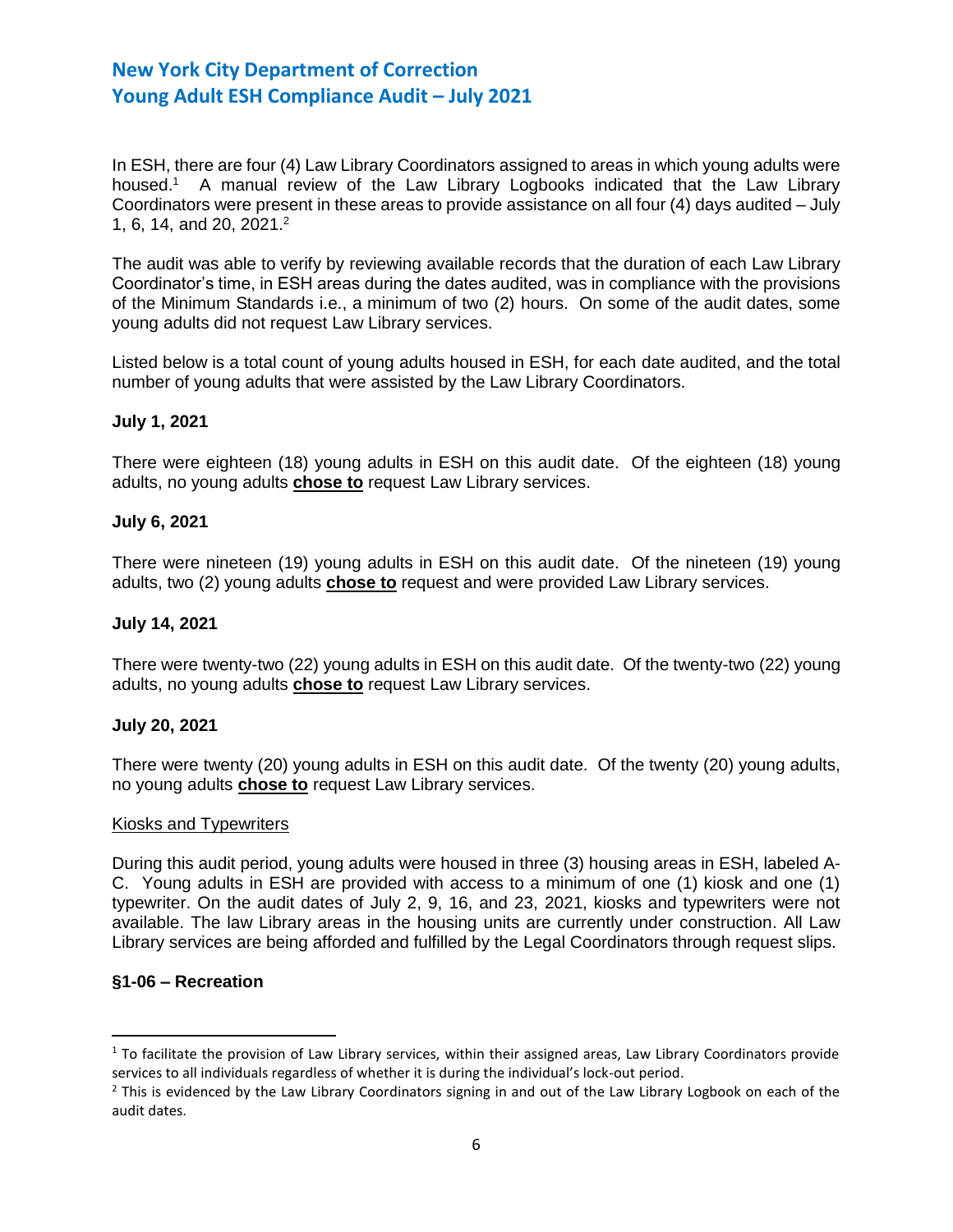All young adults in ESH are afforded a minimum of one (1) hour of recreation per day, seven (7) days per week in the outdoor recreation area, except in inclement weather when the indoor recreation area is used.

The audit reviewed recreational data for each of the four (4) audit dates – July 1, 6, 14, and 20, 2021 – to ascertain the total number of young adults that participated in recreation and the length of time that each young adult participated in recreation.

# **July 1, 2021**

There were eighteen (18) young adults in ESH on this audit date. Please note the following:

- Four (4) young adults **chose to** participate in afforded recreation.
- Thirteen (13) young adults **chose not** to participate in afforded recreation.
- One (1) young adult's participation in afforded recreation could not be determined.

# **July 6, 2021**

There were nineteen (19) young adults in ESH on this audit date. Please note the following:

- Eighteen (18) young adults **chose not** to participate in afforded recreation.
- One (1) young adult's participation in afforded recreation could not be determined.

# **July 14, 2021**

There were twenty-two (22) young adults in ESH on this audit date. Please note the following:

- One (1) young adult **chose not** to participate in afforded recreation.
- One (1) young adult's participation in afforded recreation could not be determined.
- Recreation could not be afforded to twenty (20) young adults on this audit date due to staffing challenges related to the Department's COVID-19 response and due to security reasons.

# **July 20, 2021**

There were twenty (20) young adults in ESH on this audit date. Please note the following:

- Six (6) young adults **chose to** participate in afforded recreation.
- Fourteen (14) young adults **chose not** to participate in afforded recreation.

# **§ 1-02(c)(2) (Classification), Provision of Programming**

Young adults in ESH are placed in housing units exclusively with other young adults (18 to 21 years old). Young adults who are 19 to 21 years old can also be commingled in units with adults (22 years old and older). In the commingled housing areas, the provision of programming is provided to each tier separately through two programming sessions. The hours of programming afforded may vary by tier within a housing area. In the young adult exclusive housing areas within ESH, tablets are intended to be utilized in the provision of programming and offered to young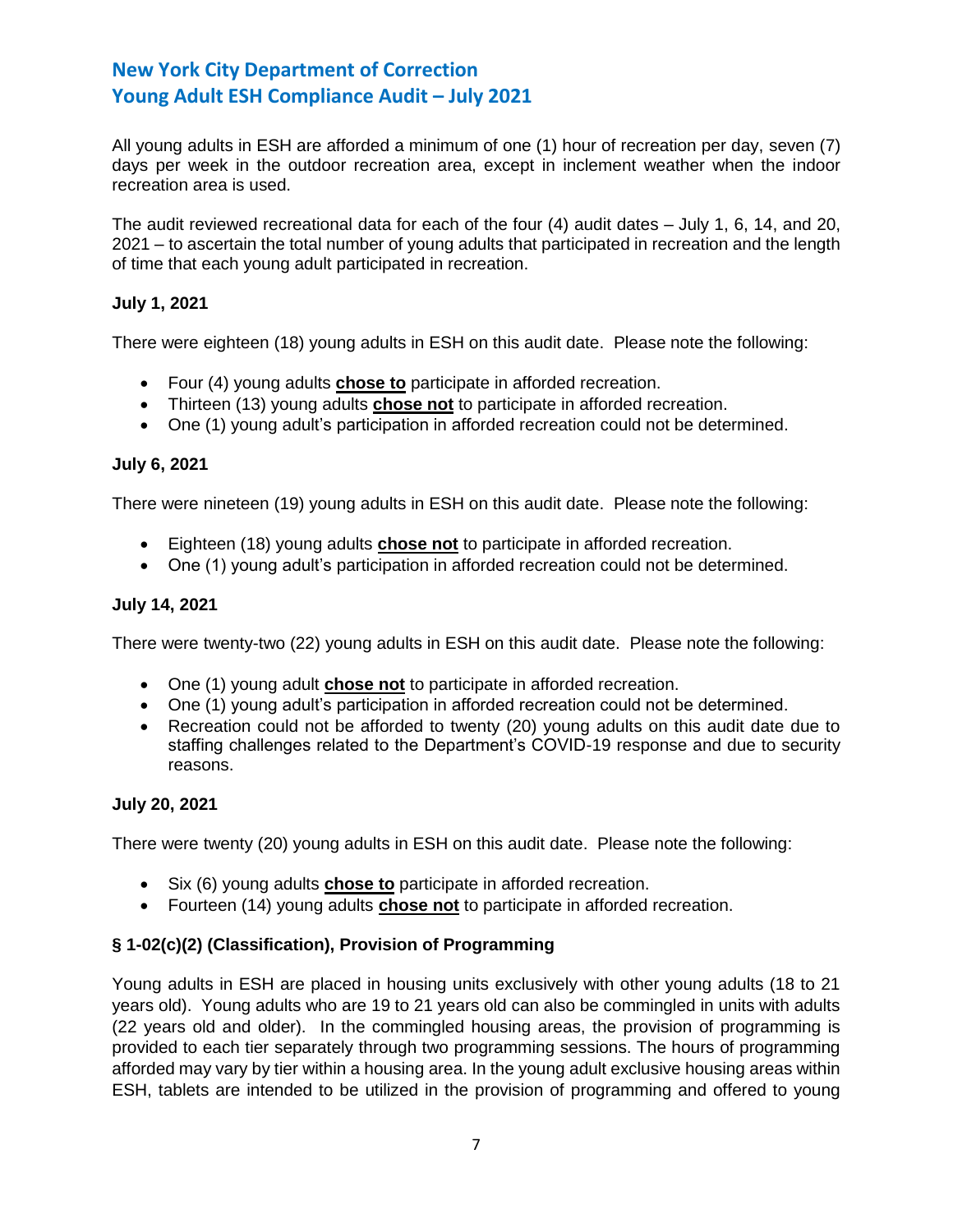adults regardless of whether it is during the individual's lock-out period. The Programs Division is in the process of rolling out the provision of tablets over the coming months. In addition, in the young adult exclusive housing areas, on days when support programming staff are present, young adults may request individualized counseling while other programming components are being held.

The audit reviewed programming attendance data on each of the four (4) dates audited to ascertain the number of programming hours offered to each young adult and the number of hours each young adult **chose to** participate in programming. Program participation hours are based on the number of hours each young adult **chooses to** participate in programming. The data reflects the young adults present in the housing area during programming on each audit date.

Please note that on any given day, a young adult may be out to court or transferred in or out of the ESH Unit. These young adults may not be included in the programming reporting. It is important to note that young adults returning from court during programming hours are offered the opportunity to participate in programming upon their return.

Listed below are the numbers of programming hours offered and participated based on housing areas and their assigned levels.

# **July 1, 2021**

On this audit date, in-person programming was offered to the young adults housed within the three (3) young adult ESH housing areas, labeled A-C.

- ◆ A: Level II There was one (1) young adult housed in this area. No in-person programming was scheduled in the morning session, and no in-person programming was offered in the afternoon session due to security concerns.
- $\div$  B: Level II There were sixteen (16) young adults housed in this area. No in-person programming was offered in the morning and afternoon sessions due to staff absence.
- $\dots$  C: Level II There was one (1) young adult housed in this area. No in-person programming was scheduled in the morning session, and no in-person programming was offered in the afternoon session due to security concerns.

# **July 6, 2021**

On this audit date, in-person programming was offered to the young adults housed within the three (3) young adult ESH housing areas, labeled A-C.

- ◆ A: Level II There was one (1) young adult housed in this area. No in-person programming was scheduled in the morning session and no in-person programming was offered in the afternoon session due to security concerns.
- ► B: Level II There were seventeen (17) young adults housed in this area. They were offered in-person programming in the morning and afternoon sessions. Nine (9) young adults **chose not** to participate in in-person programming. One (1) young adult was out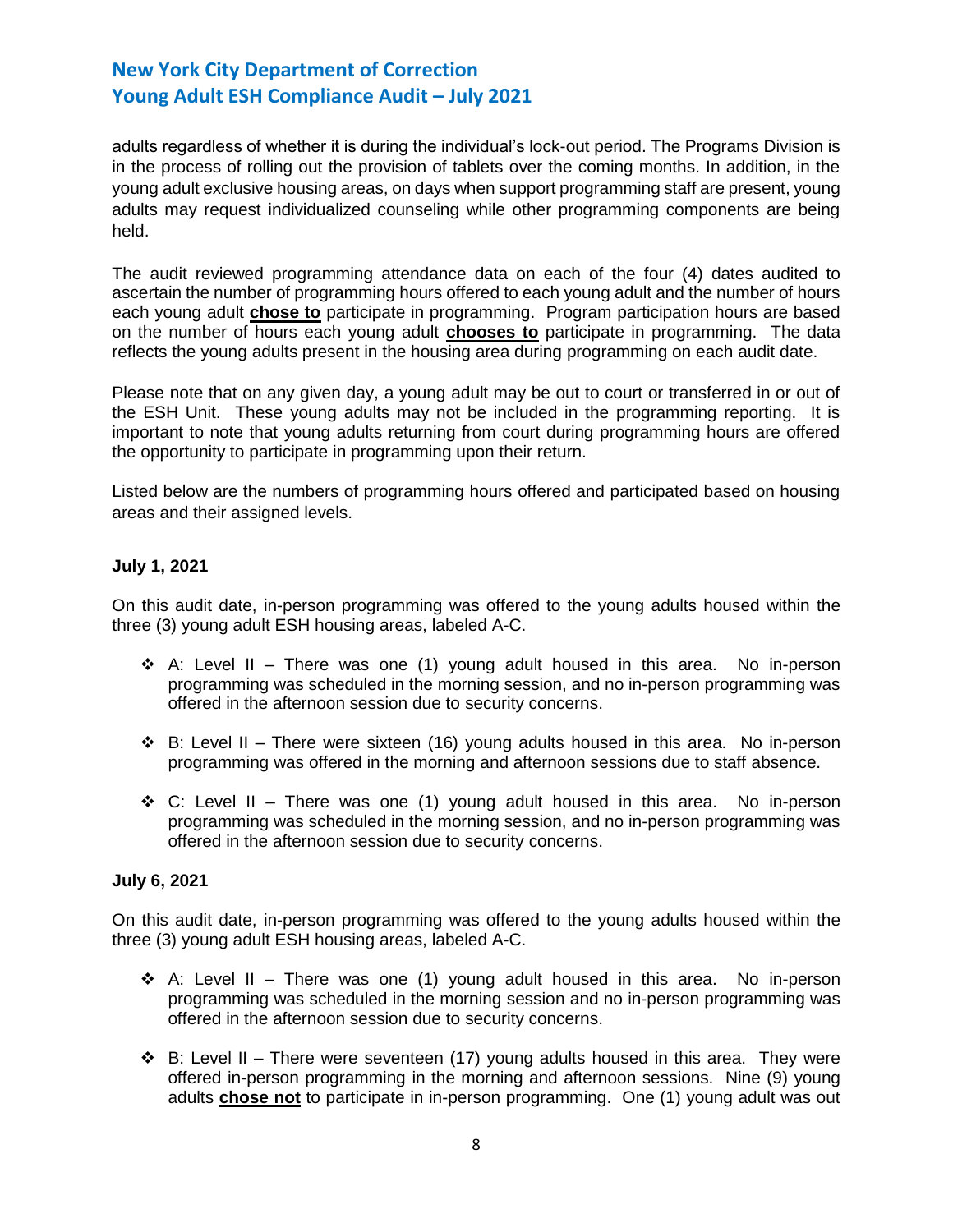to court during afforded in-person programming. The remaining seven (7) young adults' **chose to** participate in in-person programming and their total participation times for were as follows:

- 1. Young adult participation: 10 minutes
- 2. Young adult participation: 15 minutes
- 3. Young adult participation: 20 minutes
- 4. Young adult participation: 10 minutes
- 5. Young adult participation: 1 hour
- 6. Young adult participation: 10 minutes
- 7. Young adult participation: 15 minutes
- ❖ C: Level II There was one (1) young adult housed in this area. He was offered in-person programming in the afternoon session. The young adult **chose to** participate in in-person programming total participation times was as follows:
	- 1. Young adult participation: 30 minutes

## **July 14, 2021**

On this audit date, in-person programming and/or programming packets were offered to the young adults housed within the three (3) young adult ESH housing areas, labeled A-C.

- $\div$  A: Level II There was one (1) young adult housed in this area. He was offered in-person programming and programming packets in the morning session. The young adult **chose to** participate in in-person programming and programming packets and his total participation time was as follows:
	- 1. Young adult participation: 10 minutes
- $\div$  B: Level II There were twenty (20) young adults housed in this area. They were offered programming packets in the morning session. Two (2) young adults were out to court during afforded programming packets. The remaining eighteen (18) young adults **chose to** participate in programming packets and their total participation times were as follows:
	- 1. Young adult participation: 1 hour
	- 2. Young adult participation: 1 hour
	- 3. Young adult participation: 1 hour
	- 4. Young adult participation: 1 hour
	- 5. Young adult participation: 1 hour
	- 6. Young adult participation: 1 hour
	- 7. Young adult participation: 1 hour
	- 8. Young adult participation: 1 hour
	- 9. Young adult participation: 1 hour
	- 10. Young adult participation: 1 hour
	- 11. Young adult participation: 1 hour
	- 12. Young adult participation: 1 hour
	- 13. Young adult participation: 1 hour
	- 14. Young adult participation: 1 hour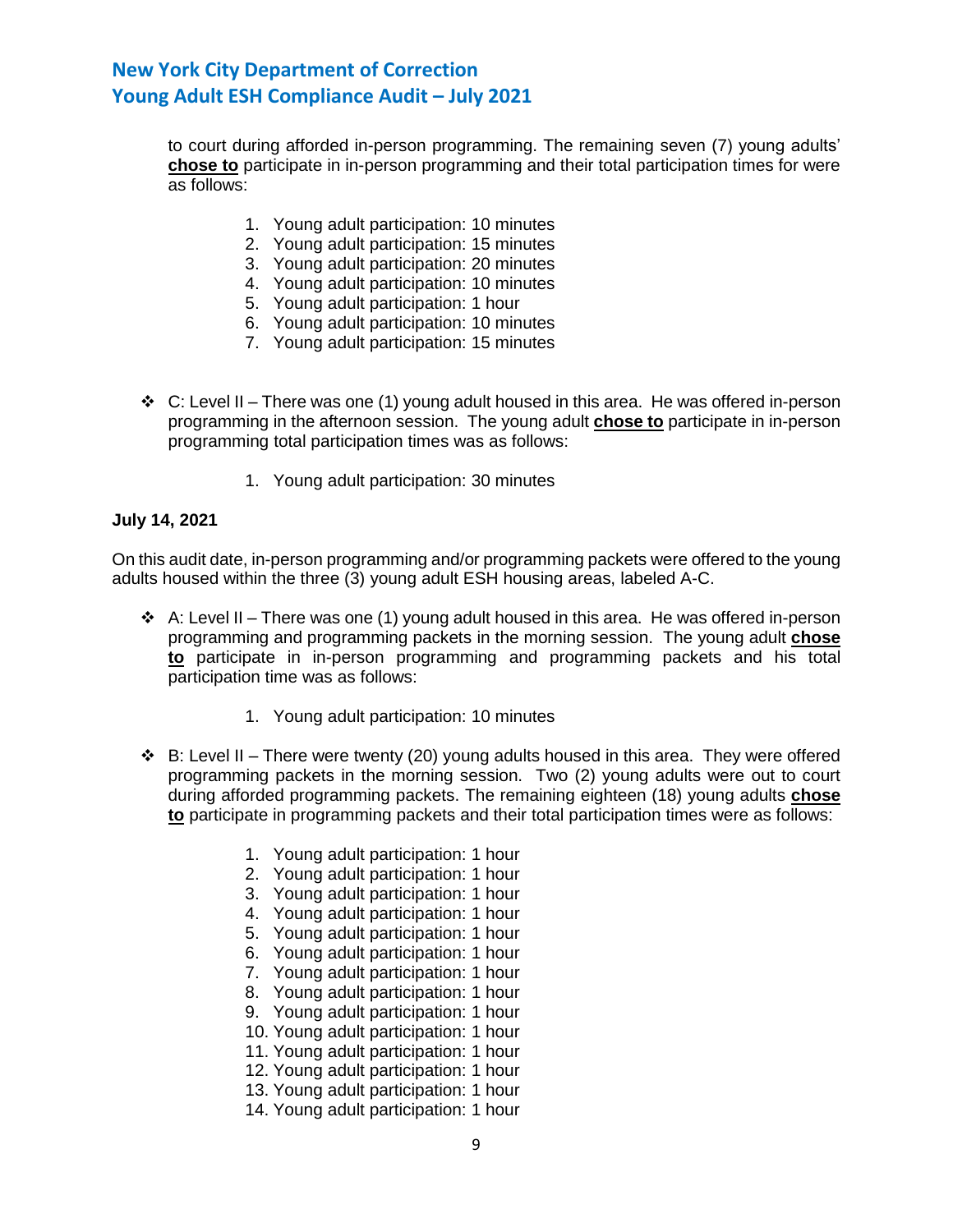- 15. Young adult participation: 1 hour
- 16. Young adult participation: 1 hour
- 17. Young adult participation: 1 hour
- 18. Young adult participation: 1 hour
- ❖ C: Level II There was one (1) young adult housed in this area. He was in-person programming in the afternoon session. The young adult **chose to** participate in in-person programming and his total participation times for in-person programming was as follows:
	- 1. Young adult participation: 2 minutes

### **July 20, 2021**

On this audit date, in-person programming was offered to the young adults housed within the three (3) young adult ESH housing areas, labeled A-C.

- ❖ A: Level II There was one (1) young adult housed in this area. No in-person programming was offered to due to staff training.
- $\div$  B: Level II There were eighteen (18) young adults housed in this area. They were offered in-person programming in the morning and afternoon sessions. Two (2) young adults were out to court during afforded in-person programming. Two (2) young adults **chose not** to participate in in-person programming. The remaining fourteen (14) young adults **chose to** participate in in-person programming and their total participation times were as follows:
	- 1. Young adult participation: 10 minutes
	- 2. Young adult participation: 10 minutes
	- 3. Young adult participation: 10 minutes
	- 4. Young adult participation: 10 minutes
	- 5. Young adult participation: 5 minutes
	- 6. Young adult participation: 10 minutes
	- 7. Young adult participation: 10 minutes
	- 8. Young adult participation: 5 minutes
	- 9. Young adult participation: 10 minutes
	- 10. Young adult participation: 5 minutes
	- 11. Young adult participation: 10 minutes
	- 12. Young adult participation: 10 minutes
	- 13. Young adult participation: 10 minutes
	- 14. Young adult participation: 5 minutes
- $\div$  C: Level II There was one (1) young adult housed in this area. He was offered in-person programming in the afternoon session. The young adult **chose to** participate in in-person programming and his total participation times was as follows:
	- 1. Young adult participation: 5 minutes